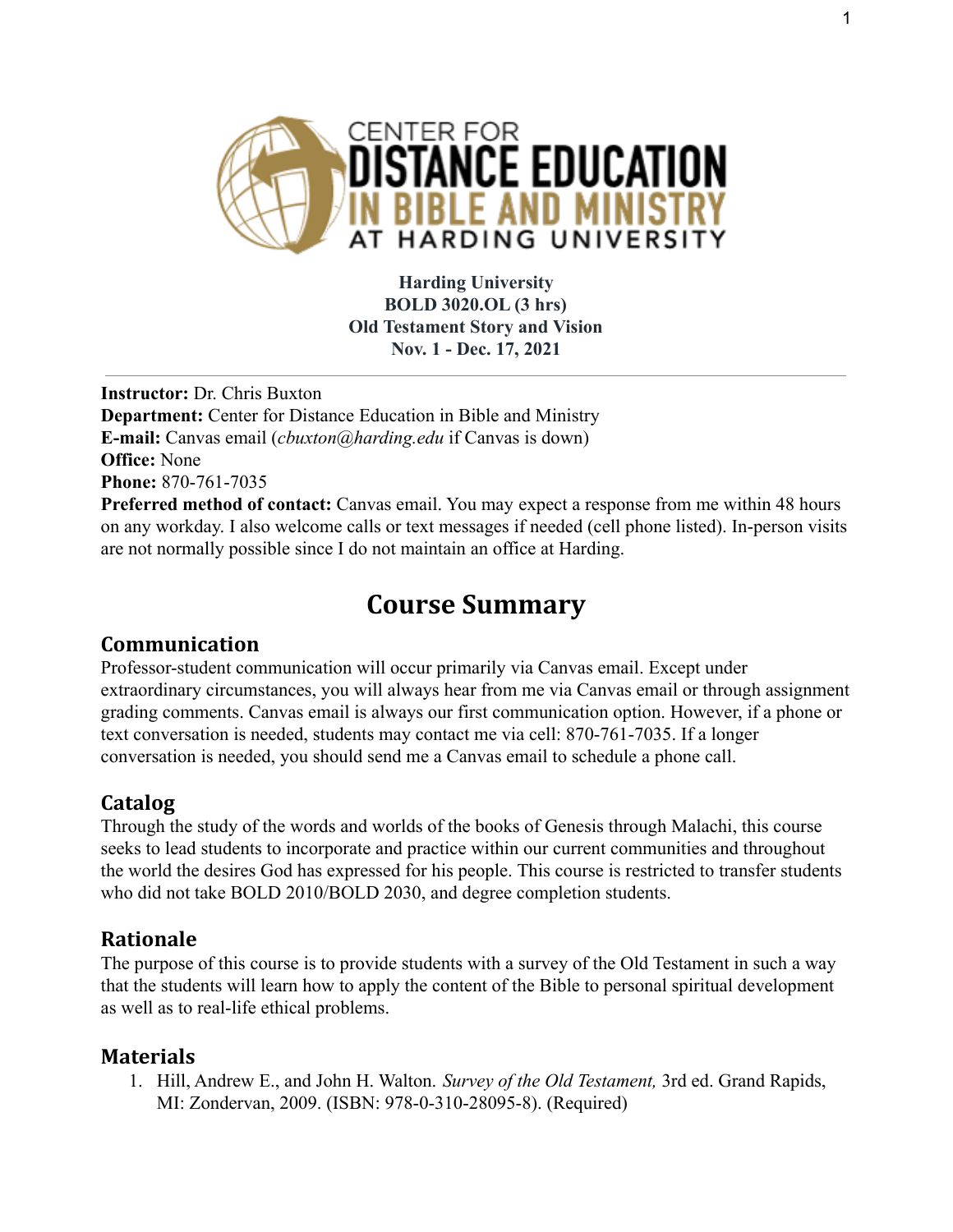- 2. Any notes, links, or files given in the weekly modules (Required)
- 3. The Bible (any version is permitted, but ESV or NIV are recommended).
- 4. Hill, Andrew E., and John H. Walton. *Survey of the Old Testament Video Lectures*. Grand Rapids, MI: Zondervan, 2016. (ISBN: 978-0-310-52537-0). (Recommended but NOT required)

Students may purchase textbooks at the HU bookstore at the following link: [http://hubookstore.harding.edu/SelectTermDept.aspx.](http://hubookstore.harding.edu/SelectTermDept.aspx) Students should have access to online purchasing of course resources through Pipeline. The textbooks may be purchased through the Harding Bookstore or other vendors as long as they are the same as the books listed in this syllabus.

The textbooks have been selected to provide students with thorough introductory resources to the Old Testament. Each DVD video will introduce books of the Bible and add a visual and auditory learning dimension for understanding the course content. The authors of the textbook and the presenters in the videos are the same. We hope that students will enjoy getting to know the people behind the writings as they learn more about the Old Testament.

Don't forget: *It is the student's responsibility to know, study, and be prepared to quiz and test over all books and online material.*

### **Harding University's Mission**

[Harding's mission](https://www.harding.edu/about/mission) is to provide a quality education that will lead to an understanding and philosophy of life consistent with Christian ideals.

College of Bible and Ministry Mission Statement

The College of Bible and Ministry of Harding University seeks to lead all students to know, live, and share God's Word and to understand, love, and serve God's world through and beyond their chosen vocation.

# **Learning Outcomes**

# **University Level Student Learning Outcomes (ULOs)**

Harding University has student learning outcomes that are expectations of learning across the liberal arts curriculum. Click [here](https://www.harding.edu/provost/assessment) to see the ULOs on Harding's Assessment webpage. This class focuses on ULO1 Biblical Knowledge and Application as its primary university-level learning outcome:

ULO 1: Students will demonstrate an understanding of biblical content and interpretation and their applications in ethical decision‐making.

# **College of Bible and Ministry Level Student Learning Outcomes (COBAM/SLOs)**

The student learning outcomes for the College of Bible and Ministry are as follows:

- 1. Students will demonstrate knowledge of the content and contexts of Scripture.
- 2. Students will express appreciation for the values of Jesus as reflected in Christian Scripture.
- 3. Students will demonstrate skills in sharing God's Word.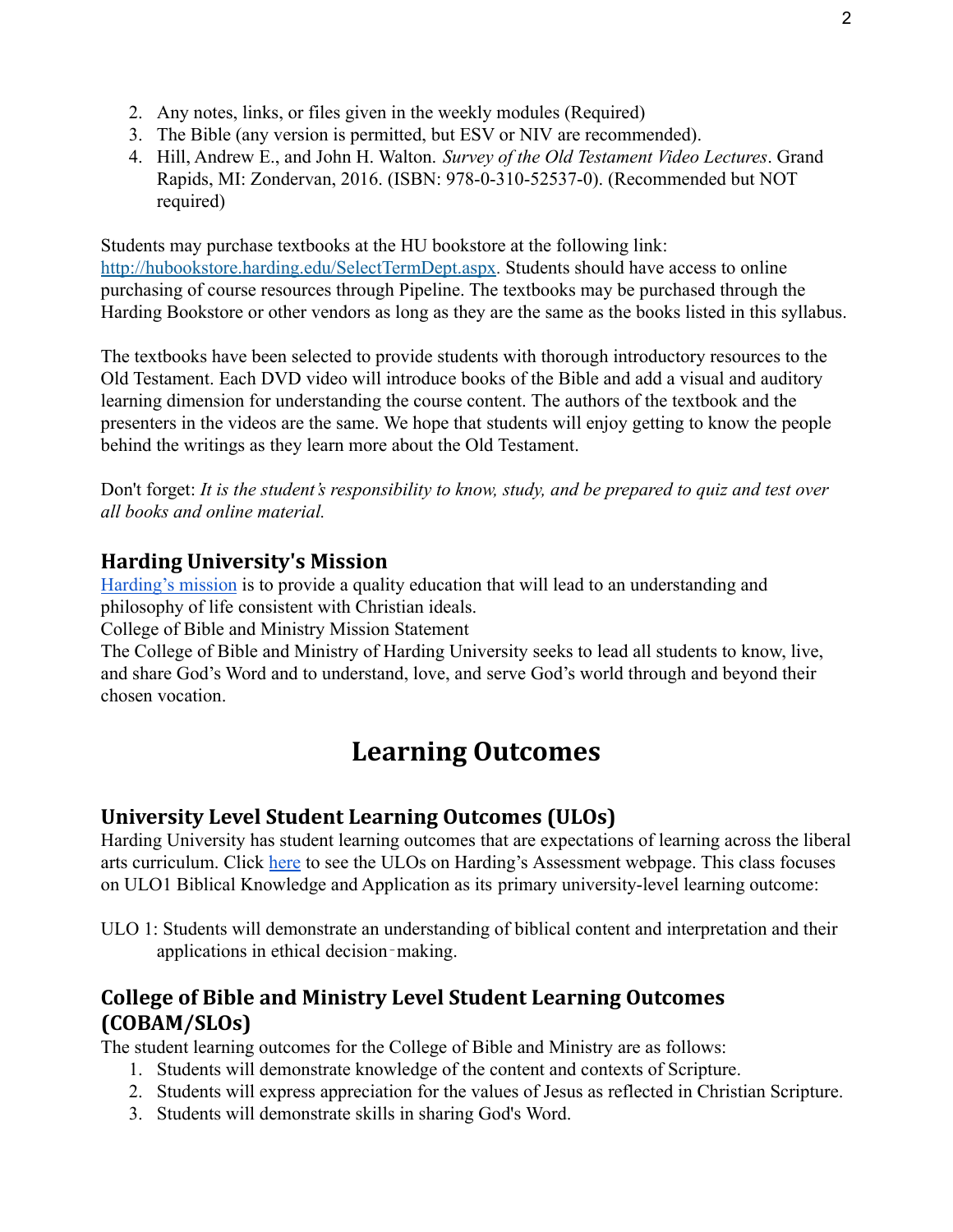- 4. Students will analyze major challenges facing a diverse world from a Christian perspective.
- 5. Students will exhibit skills for holistic ministry which contribute to the mission of God's Spirit in the world.
- 6. Students will serve in ways that reflect Christian values and demonstrate skills for competent church ministry and/or for graduate study in related fields.

### **Course Level Student Learning Outcomes (CLOs)**

The learning outcomes for this class tie into the departmental SLOs, as indicated in parentheses:

- 1. The student will be able to demonstrate a working knowledge of the basic facts, storyline, and historical background relevant to books of the Old Testament (COBAM/SLO 1; ULO1).
- 2. The student will be able to evaluate the significance of the Old Testament with regard to major theological themes woven throughout the text (COBAM/SLO 1; ULO1).
- 3. The student will reflect on how this storyline interfaces with one's own life narrative (COBAM/SLO 2).
- 4. The student will have a plan to teach the Old Testament in their own context (COBAM/SLO 3, 5).

# **Grading and Assignment Details**

#### **Grading**

Grades will be assigned by percentage:

| $90+$ |             | $60+$          | D |
|-------|-------------|----------------|---|
| $80+$ | R           | 59 $&$ below F |   |
| $70+$ | $\mathbf C$ |                |   |

*Late work will be penalized by 10% for every workday late.*

#### **Assessment**

This class will consist of the following assignments and assessments: Class Discussion =  $20\%$ Application= 10% Reflection= 10% Project=  $20\%$ Exams  $(20\% \text{ each}) = 40\%$ 

The grade book will be kept online so that students may view their scores at any time on Canvas under the "Grades" tab on the left side. Grades will not be posted elsewhere.

#### **Assignments**

Due to the nature of online learning, the students are expected to replace classroom time with reading, writing, and frequent class participation online. Please look at each requirement below carefully. All forum assignments must be completed on time to avoid grade reductions of 25 points per day late. Each post must be thoughtful, clearly expressed, add to the discussion (not merely say "good job" or "I agree").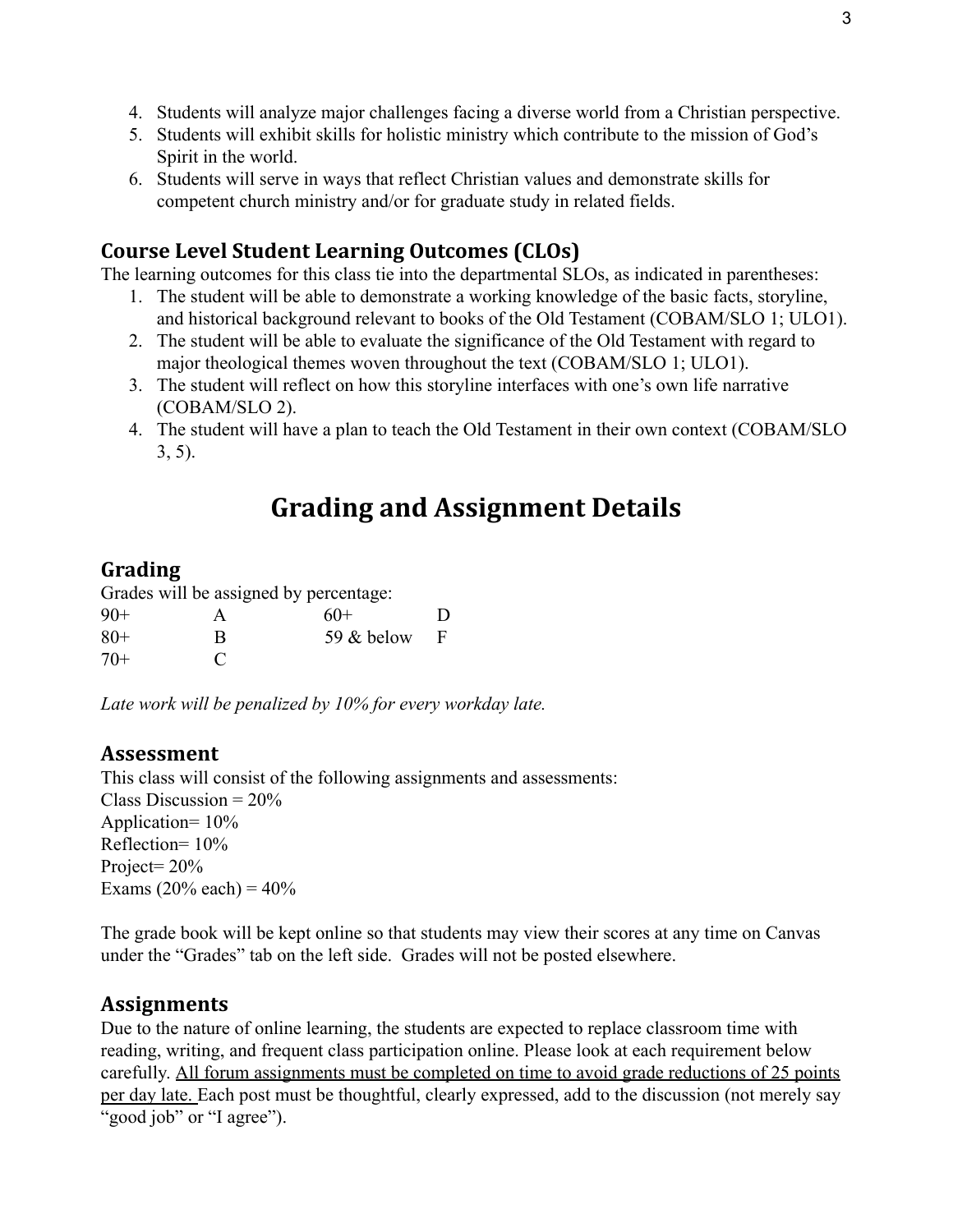#### *Discussion questions: (20%) (CLO 1, 2)*

- Comment on discussion questions posted for each week. (Due Mondays)
- Read your classmates' responses. Respond to at least one comment posted by classmates or the instructor. Make sure that you have at least one response in addition to your answers to the discussion questions. (Due Mondays)
- For each module you will need to have two posts per discussion question: 1) answer questions and 2) respond to at least one answer.
- 4-6 sentences in length per post. The sentence requirement should be seen as a target for the minimum amount of engagement. There is no maximum limit for your posts.

Note: Students' grades come in two parts. Half of the grade is assigned when the question is initially answered. The other half of the points are given when students respond to classmates. If students receive 50% for a discussion that can mean one of three things: The professor has not finished grading the forums, the students have not posted twice, or the students have posted twice and the instructor has overlooked their post. In the event that a student has posted twice and one week later still has 50% in the discussions, please send the professor an email to notify him or her that a post has been missed. Keep in mind that professors manually assign the discussion grades. We ask for patience as students wait for their grades to be assigned. There is not a rubric for discussion since the points are pass/fail.

#### *Application questions: (10%) (CLO 3)*

An application question will be posted in the discussions. Students are not required to comment on application posts, but they are welcome to. Students are required to read posts by classmates. When students respond to the application and reflection assignments, please be sure to follow formal writing rules. A rubric has been provided in the assignment in the online course. Application questions are due Tuesday of each module. Late submissions will receive a 25-point deduction for every day late.

#### *Reflection questions: (10%) (CLO 3)*

A reflection question will be posted in the discussions. Students are not required to comment on reflection posts, but they are welcome to. Students are required to read posts by classmates. When students respond to the application and reflection assignments, please be sure to follow formal writing rules. A rubric has been provided in the assignment in the online course. Reflection questions are due Wednesday of each module. Late submissions will receive a 25-point deduction for every day late.

#### *Project: (20%) (CLO 4)*

Students will create a PowerPoint presentation in which they will select and highlight five major themes in the Old Testament. Successful projects will describe clearly the five themes, explain where these themes appear in all the major sections of the Old Testament, apply these themes to ministry in their own contexts, and communicate professionally and at the collegiate level. A rubric will be included in the Canvas course and attached to the assignment.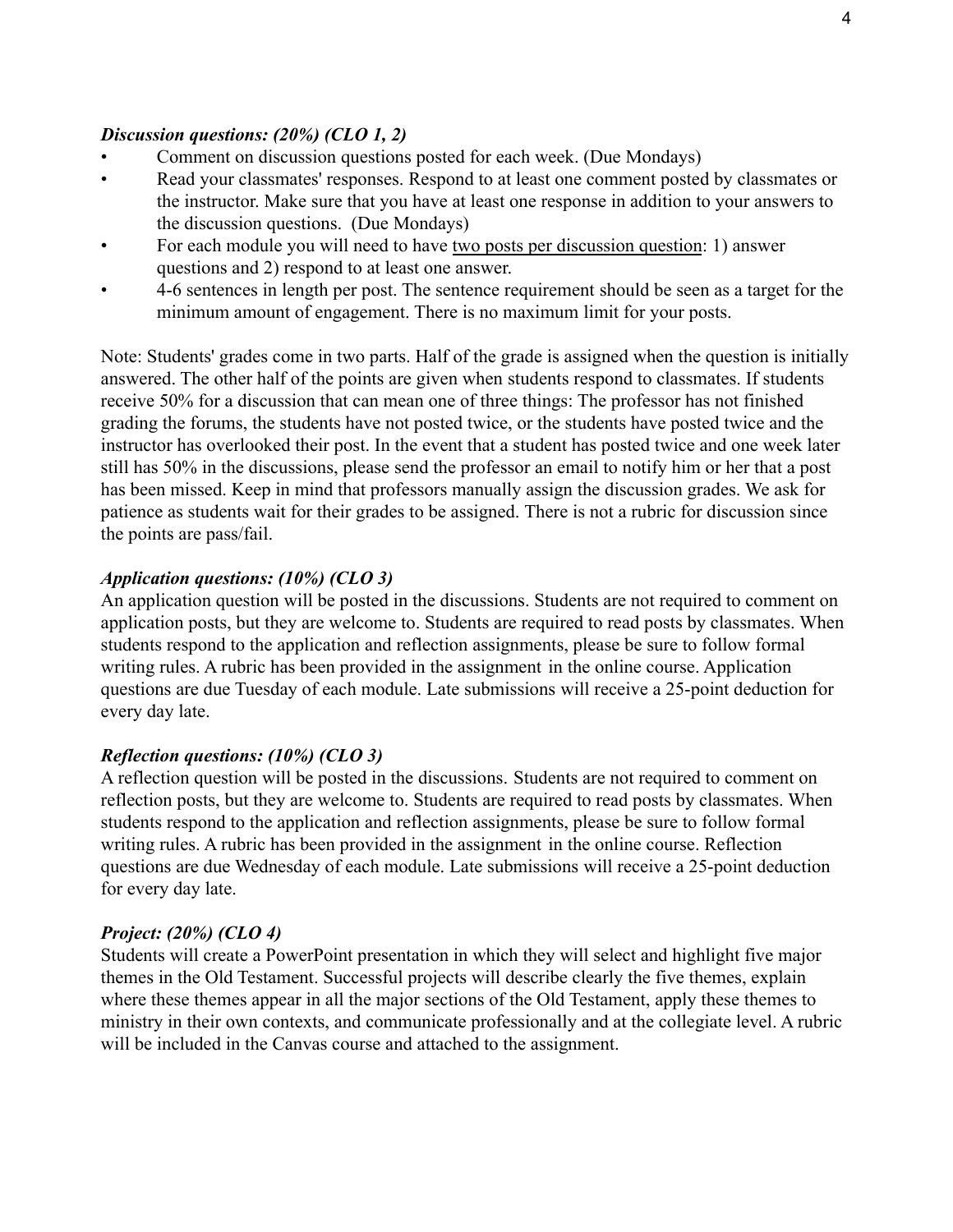#### *Exams (20% each; 40% total) (CLO 1, 2)*

Two exams will be given. Both are open-book. Exam 1 will cover all course materials in the first half of the course and is due at the end of Wednesday of Week 4 (You may take it early but not late). Exam 2 will cover all course material since Exam 1. Except under extraordinary circumstances, late exam submissions will not be accepted without prior approval from the professor.

## **Time Management Expectations**

In on-ground classes, for every hour spent in the classroom, the typical student should expect to spend at least two hours problem-solving, reading, reviewing, organizing notes, preparing for coming exams/quizzes, and other activities that enhance learning. As an online student, you should expect to spend about 22-23 hours per week on this class.

# **Class Participation**

Participation in class comprises the heart of online learning. All students are expected to participate in the discussions in addition to the quizzes and exams. When students refrain from contributing to the class discussion, they not only learn less, but their grade also reflects their absence. Make sure you budget enough time this semester to join in the discussions and group activities.

*In alignment with face-to-face attendance policies, any student who misses more than 20% of class discussions and/or quizzes (equal to three weeks/modules) will be dropped from the course with a WF (withdraw-fail). WFs appear on student transcripts, which becomes a permanent part of the student records. If a student falls behind, it would be better to drop the course than to receive a WF.*

# **Course Outline**

**Week 1:** Introduction and the Torah (Genesis-Deuteronomy)

*Unit Student Learning Connections:*

- Students will be able to analyze ancient Near Eastern motifs and worldview themes in view of how they apply to interpret Genesis and the Torah (CLO 1).
- Students will be able to describe how God's concern for holiness and his compassion for his creation serve as timeless ethical guidelines for everyday problems (CLO 2, 4).
- Students will be able to evaluate how the relationship between God's faithfulness and human obedience to God's moral code affects individual decision-making and social policies (CLO 2, 4).

**Week 2:** Deuteronomic History (Joshua-2 Kings) *Unit Student Learning Connections:*

- Students will be able to remember the names of important leaders of Israel and their contributions to the historical development of the nation (CLO 1).
- Students will be able to analyze how God accomplishes his will in spite of human leadership (CLO 2).
- Students will be able to apply to their own contexts the retribution principle in terms of the relationship between God's faithfulness and human obedience to God's moral code (CLO 3).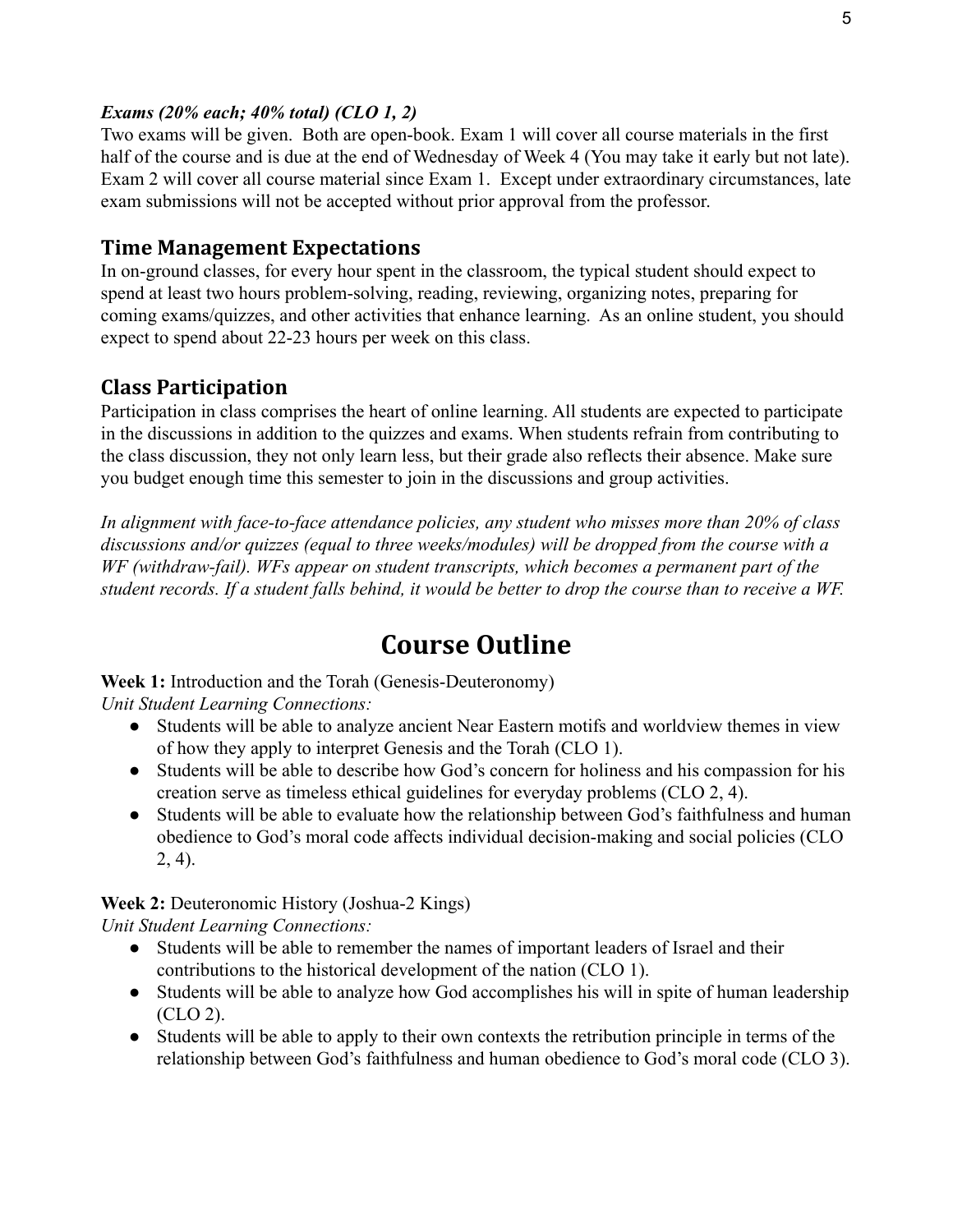**Week 3:** Restoration and Hope (1 Chronicles-Esther)

*Unit Student Learning Connections:*

- Students will be able to analyze how God's forgiveness is depicted in the Babylonian exile and post-exile literature (CLO 1, 2).
- Students will be able to apply the faithfulness of the Jews in exile as a paradigm for Christians who suffer (CLO 3).

**Week 4:** Wisdom and Poetry (Job-Song of Songs)

*Unit Student Learning Connections:*

- Students will be able to analyze the theological principles expressed in creative literature (CLO 2).
- Students will be able to contemplate the connections between divine revelation and human reflection (CLO 3).
- Students will explore the justice of God (theodicy) and the sovereignty of God as they pertain to human responses to suffering (CLO 2, 4).

### **Week 5:** Major Prophets (Isaiah-Daniel)

*Unit Student Learning Connections:*

- Students will be able to describe God's sovereignty over all the nations (CLO 2).
- Students will be able to differentiate between times when justice implies judgment on the guilty and when justice implies freedom for the oppressed (CLO 3).
- Students will be able to apply to current circumstances God's commitment to his people and his protection for the remnant (CLO 4).

### **Week 6:** Minor Prophets (Hosea-Malachi)

*Unit Student Learning Connections:*

- Students will be able to draw connections between religious principles and social action (CLO 3).
- Students will be able to apply the implications of the day of the Lord God to current political and socio-economic circumstances (CLO 2, 4).
- Students will be able to explore ways for God to use them as he brings hope, peace, and reconciliation to a broken world (CLO 3, 4).

# **Weekly Reading Schedule**

The course will be taught in **six weeks**. Therefore, use the following weekly schedule:

- On Monday/Tuesday, read the assignments and notes and begin to answer the discussion questions.
- On Wednesday, post your discussions.
- On Thursday, post the application assignment.
- On Friday, post the reflection assignment.
- Do not forget the exams and the project!
- You may post any of these assignments early if you like so long as you stay within the current week.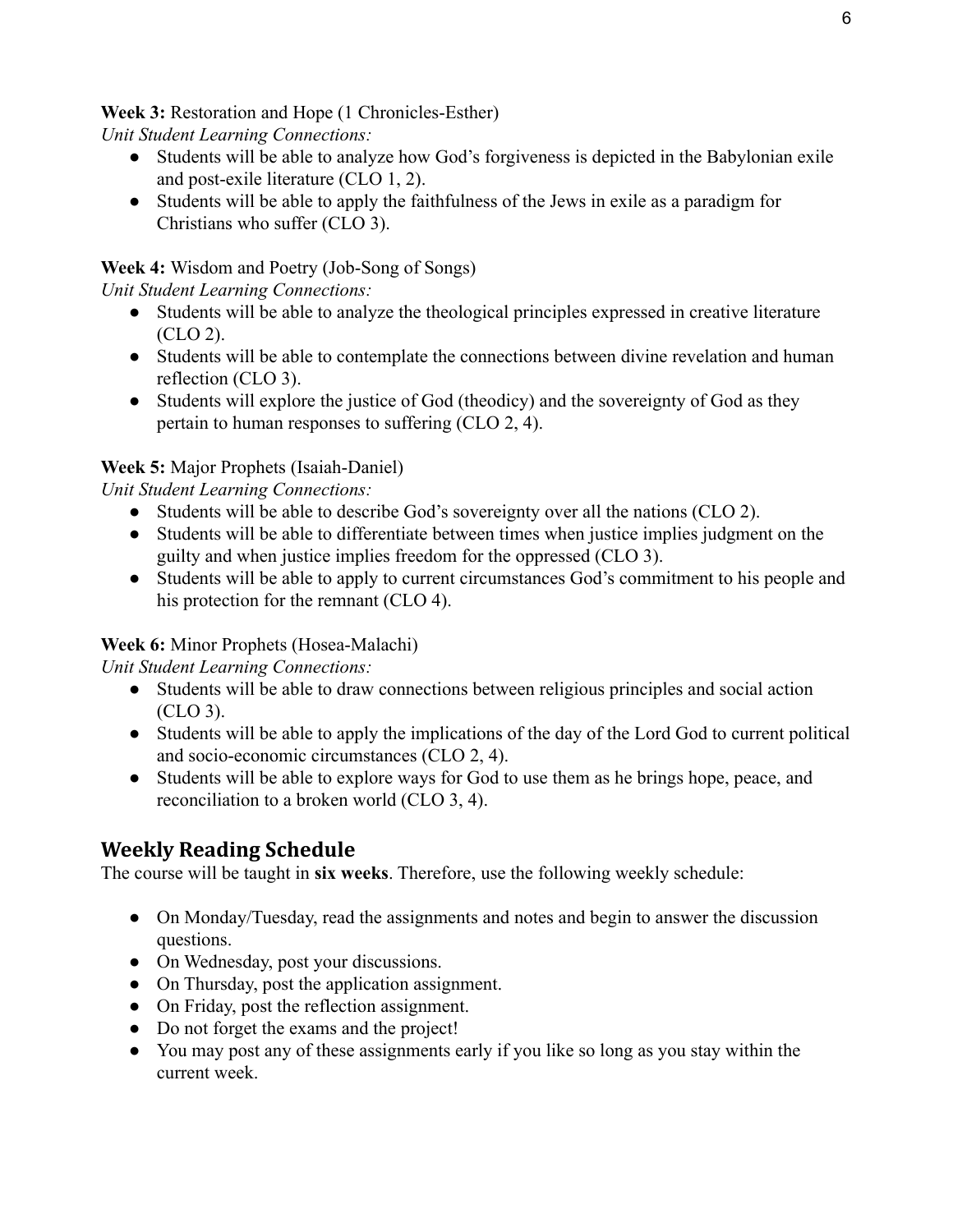Below is the reading schedule for the course: *(Please note the OT readings have been abridged to reduce the reading requirements, but you may be responsible for biblical content in assignments that are not part of the required reading.)*

- **Week 1:** Watch videos (#1-9). Read: **Gen** 1-3; 6-9; 11-12; 15-22; 27-28; 32; 37; 45; **Exo** 1-3; 7; 14; 19-20; 32;40; **Lev** 16; 19; **Num** 13-14; **Deut** 2-4; 6; 10-13. **SOT**: pp. 53-149, pp. 163-176, p. 181, and pp. 257-269 (SOT=*Survey of the Old Testament).*
- **Week 2:** Watch videos (#10-15). Read: **Josh** 1; 6; 10; 23-24; **Judg** 2; 4; **Ruth** 1-4; **1 Sam** 1; 4-6; 8; **2 Sam** 5-7; 11-12; **1 Kings** 2-3; 11; 18; **2 Kings** 6-7; 10; 17; 25. **SOT:** 205-274.
- **Week 3:** Watch videos (#16-18). Read: **1 Chron** 28; **2 Chron** 6-7; 26; 29-30; 32-35; **Ezra** 6; **Neh** 6; 8-9; **Esther**. **SOT:** 279-354.
- **Week 4**: Watch videos (#20-25). Read: **Job** 1-2; 27-28; 42; **Psa** 1-2; 7; 8; 22; 23; 29; 51; 77; 89-90; 103; 106; 145; **Prov** 1; 3; 8; 15; 31; **Eccles** 1-3; 12; **Song of Songs. SOT:** 400-477.
- **Week 5:** Watch videos (#27-32). Read: **Isa** 1; 6-7; 9; 11; 40; 42; 53; 55; 58; 61; 65; **Jer** 1; 7; 23; 31; **Lamentations**; **Eze** 1; 8; 18; 36; **Dan** 2-3; 6. **SOT:** 503-577.
- **Week 6:** Watch videos (#33-44). Read: **Hos** 1-3; 10; **Joel** 2; **Amos** 1-5; **Obadiah**; **Jonah**; **Micah** 4-6; **Nahum**, **Hab** 1-3; **Zeph** 3; **Hag** 1; **Zech** 8; 14; **Mal**

## **Course Schedule and Due Dates (all assignments, exams, and project are due by 11:59 pm)**

| Date               | <b>Details</b>                                                                                 |
|--------------------|------------------------------------------------------------------------------------------------|
| Wed Nov. 3, 2021   | Discussion $#1$ : The place of the Torah in Scripture<br>Discussion #2: "Ten-der" Commandments |
| Thu Nov. 4, 2021   | Application $#1$ : Depending on God                                                            |
| Fri Nov. 5, 2021   | Reflection $#1$ : The Holiness of God                                                          |
| Wed Nov. 10, 2021  | Discussion $#3$ : Lessons from Joshua<br>Discussion $#4$ : Judges vs. Ruth                     |
| Thur Nov. 11, 2021 | Application #2: Godly Leadership                                                               |
| Fri Nov. 12, 2021  | Reflection $#2$ : The Role of the Prophet                                                      |
| Wed. Nov. 17, 2021 | Discussion #5: Life Setting of the Chronicler<br>Discussion #6: Forgiveness and Hope           |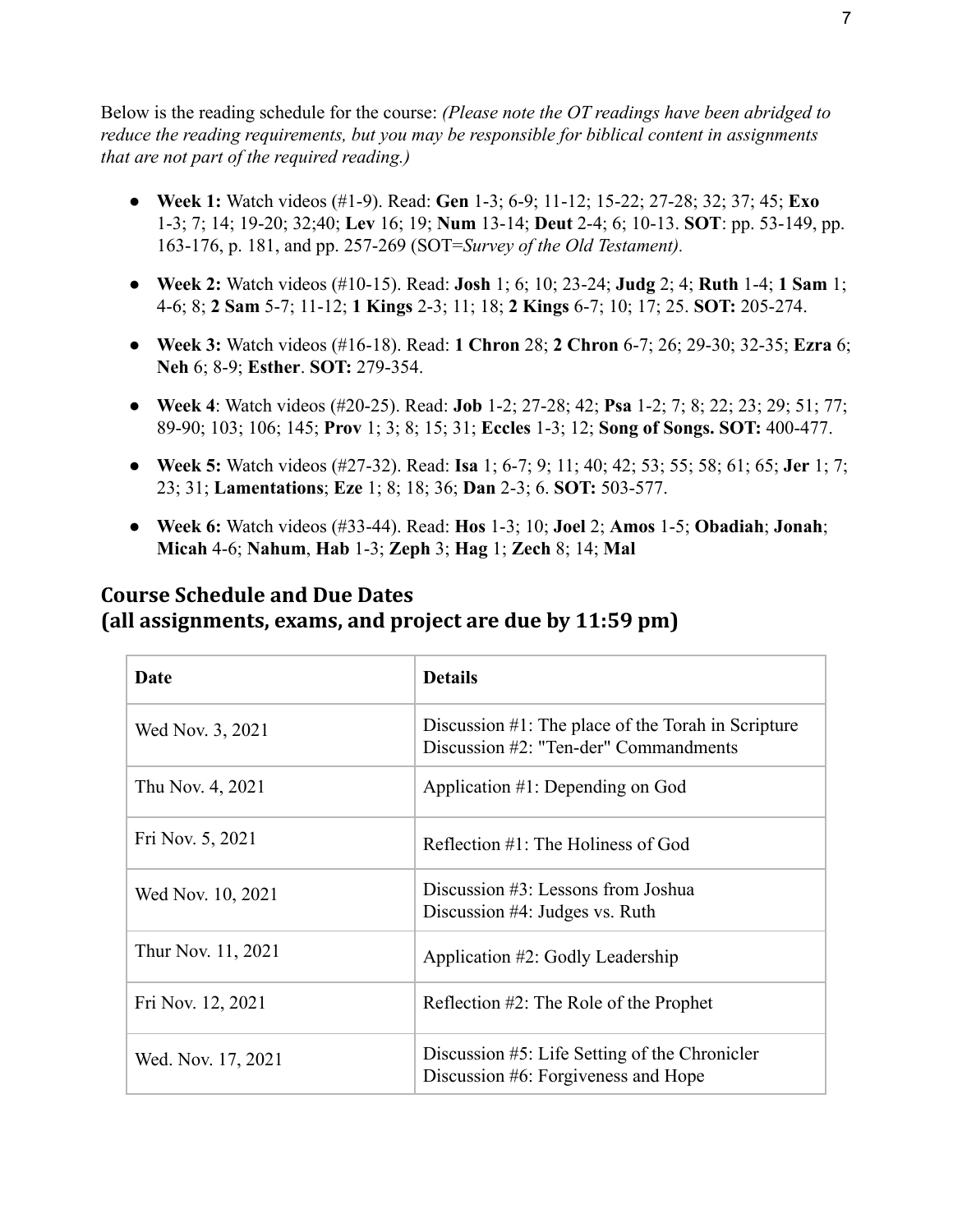| Thur Nov. 18, 2021    | Application #3: Blended Families                                          |
|-----------------------|---------------------------------------------------------------------------|
| Fri. Nov. 19, 2021    | Reflection #3: A Time Such As This                                        |
| Sun. Nov. 21, 2021    | <b>Exam 1:</b> Genesis Through Esther                                     |
| Wed. Nov. 24, 2021    | Discussion $#7$ : The Thesis of Job<br>Discussion #8: Your Favorite Psalm |
| Thurs Nov. 25, 2021   | Application #4: Lady Wisdom v. Dame Folly                                 |
| Fri., Nov. 26, 2021   | Reflection #4: Meaning in Life                                            |
| Wed. Dec. 8, 2021     | Discussion 11: Peace in Brokenness<br>Discussion 12: The Sound of Justice |
| Thurs. Dec. 11, 2021  | Application #6: The Day of the Lord                                       |
| Friday, Dec. 12, 2021 | Reflection #5: Art and Theological Reflection                             |
| Wed. Dec. 16, 2021    | <b>Final Exam</b>                                                         |
| Fri, Dec. 17, 2021    | <b>Five Themes Project</b>                                                |

### **Netiquette**

- 1. **Remember this is a classroom**. A Web-based classroom is still a classroom, and comments that would be inappropriate in a regular classroom are likely to be inappropriate in a Web-based course as well. Treat your instructor and your fellow students with respect.
- 2. **Brevity is best.** Be as concise as possible when contributing to a discussion. Web-based courses require a lot of reading, and your points might be missed if hidden in a flood of text. If you have several points that you want to make, it might be a good idea to post them individually, in several more focused messages, rather than as a single, lengthy, all-encompassing message.
- 3. **Stick to the point.** Contributions to a discussion should have a clear subject header, and you need to stick to the subject. Don't waste others' time by going off on irrelevant tangents.
- 4. **Read first, write later.** Don't add your comments to a discussion before reading the comments of other students unless the assignment specifically asks you to do so. Doing so is tantamount to ignoring your fellow students and is rude. Comments related to the content of previous messages should be posted under them to keep related topics organized, and you should specify the person and the particular point you are following up on.
- 5. **Post correctly.** Make sure your postings are located in the correct thread.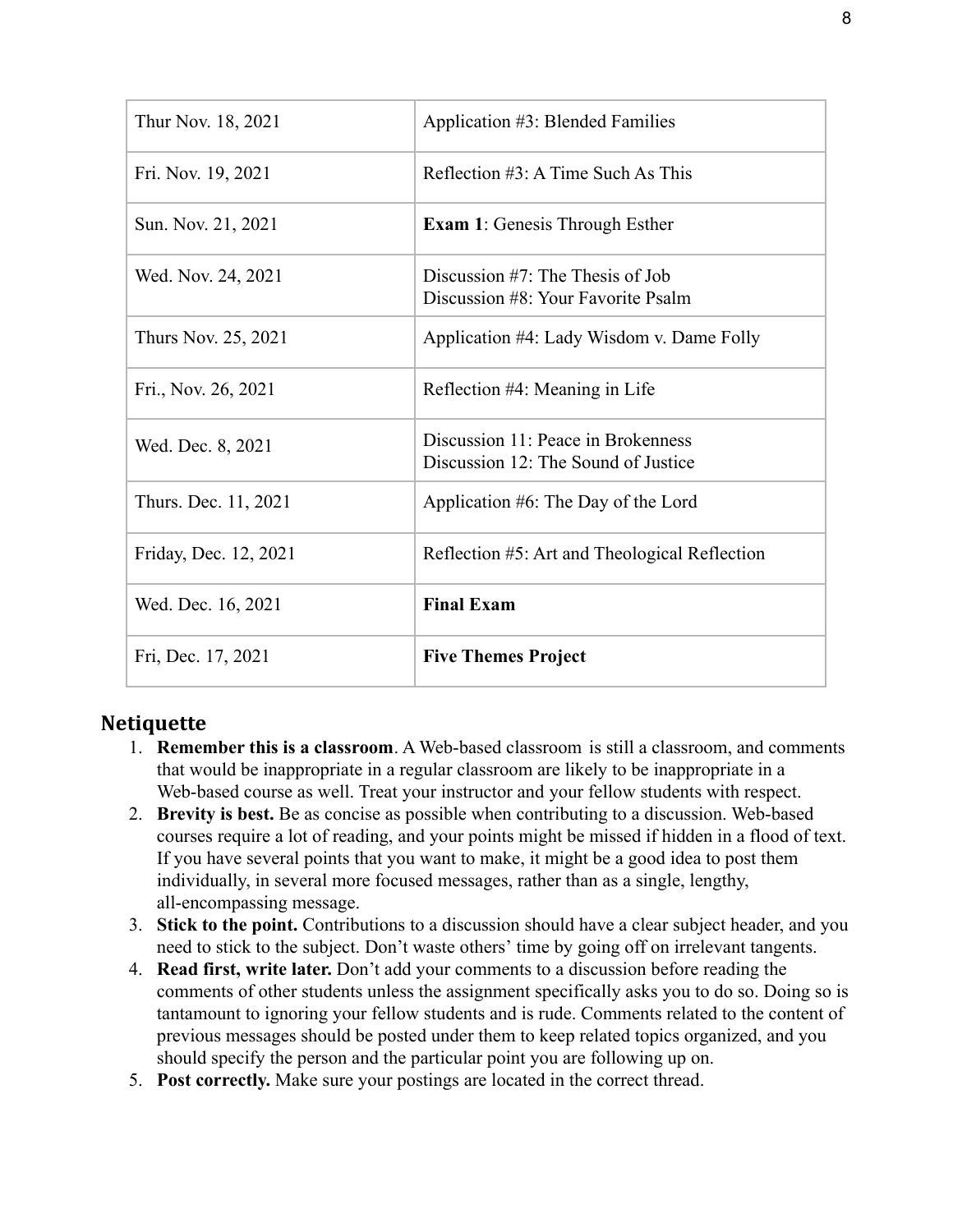- 6. **Netspeak.** DO NOT TYPE IN ALL CAPS OR USE EXCLAMATION MARKS!!!!!! :-) This is regarded as shouting and is out of place in a classroom. Given the absence of face-to-face clues, written text can easily be misinterpreted. Avoid the use of strong or offensive language. If you feel particularly strong about a point, it may be best to write it first as a draft and then review it, before posting, in order to remove any strong language.
- 7. **The recorder is on.** Think carefully about the content of your message before contributing it. Once sent to the group, there is no taking it back. Also, although the grammar and spelling of a message typically are not graded, they do reflect on you, and your audience might not be able to decode misspelled words or poorly constructed sentences. It is a good practice to compose and check your comments in a word- processor before posting them. However, unless grammar and spelling are graded components of the course do not obsess. Never criticize or comment on others' grammatical or spelling errors, unless doing so is part of your assignment.
- 8. **Test for clarity.** Messages may often appear perfectly clear to you as you compose them, but turn out to be perfectly obtuse to your reader. One way to test for clarity is to read your message aloud to see if it flows smoothly. If you can read it to another person before posting it, even better.
- 9. **Keep a straight face.** Humor is important in an online course as it can add to the enjoyment and the personality of the course. However, avoid humor and sarcasm directed toward others. These frequently depend either on facial or tone of voice cues which are absent in text communication. Keep your humor directed either at yourself or at no one in particular. Also, remember this is a Christian environment and our humor should reflect our respect for each other and Christ. If you have a good clean joke to share, feel free. Humor gives us a glimpse into your personality.
- 10. **Be forgiving.** If someone states something that you find offensive, mention this directly to the instructor. Remember that the person contributing to the discussion may be new to this form of communication. What you find offensive may quite possibly have been unintended and can best be cleared up by the instructor.

### **Submitting Assignments**

Assignments will be submitted through Canvas. To find out how to submit an assignment, read th[e](https://community.canvaslms.com/t5/Student-Guide/How-do-I-submit-an-online-assignment/ta-p/503) [submit an assignment guide](https://community.canvaslms.com/t5/Student-Guide/How-do-I-submit-an-online-assignment/ta-p/503).

#### **File Naming Conventions**

For all assignments, files should be uploaded with this naming convention: LearnerName AssignmentName (ex. Smith DatabaseEvaluation).

### **Rubric (Evaluation Criteria)**

In Canvas, rubrics are located in two places: 1) Discussions – from the discussion forum, select the gear wheel in the top right, select "Show Rubric" from the drop-down menu. 2) Assignments (non-discussions) – the rubric is displayed at the bottom of the assignment description.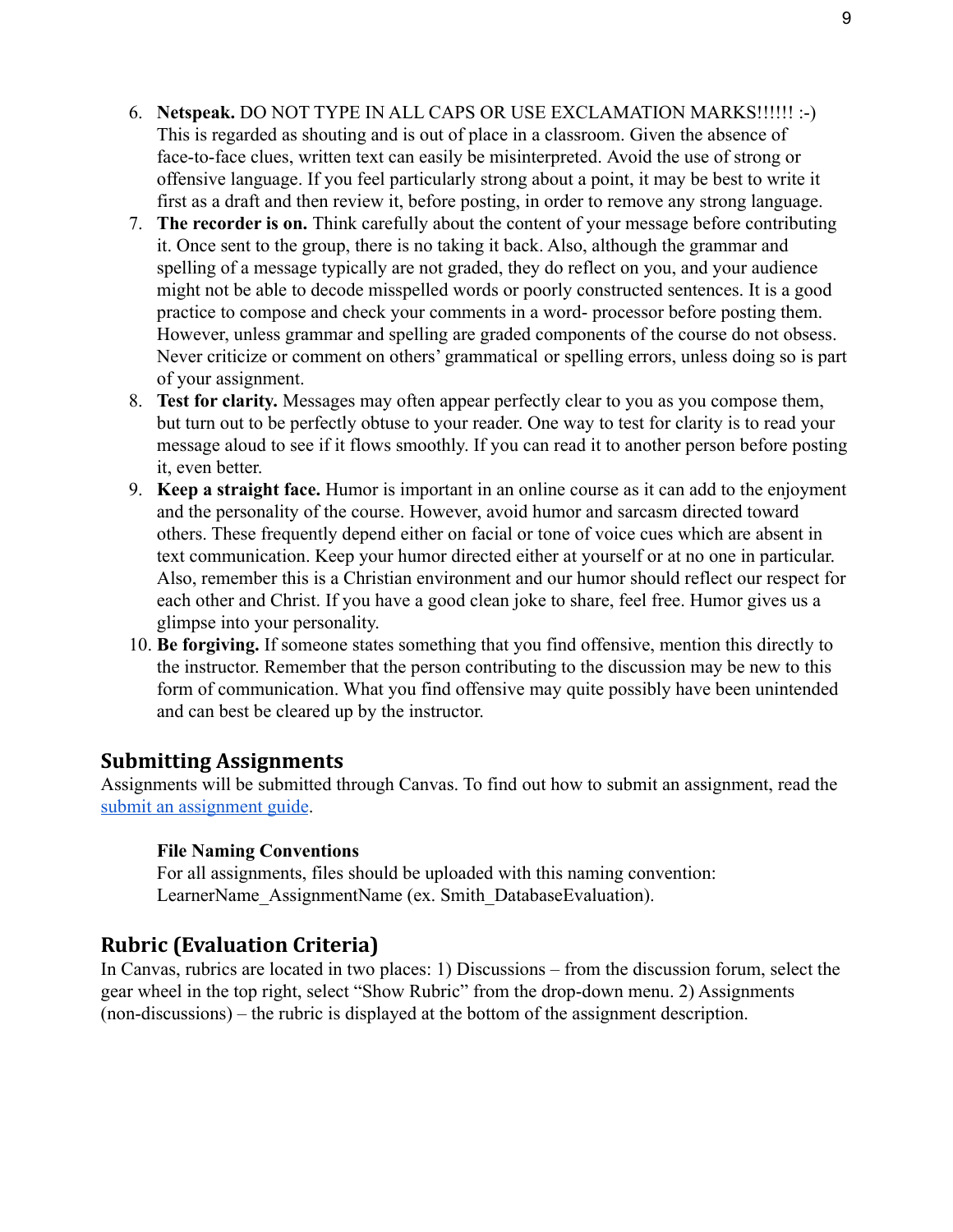# **Technology Details**

## **Required Technology**

For a list of Canvas-supported browsers, visit the [Canvas community](https://community.canvaslms.com/docs/doc-10720) website*.* This course requires that you have access to a computer that has internet capabilities. You are responsible for having a reliable computer and internet connection throughout the course. You will need to have access to, and be able to use, the following:

- 1. Microsoft Office 365
- 2. Adobe Acrobat
- 3. Microphone and headset
- 4. Camera (if needed for proctoring of high stakes tests)

# **Minimum Technical Skills**

Enrolled students should be able to use the Canvas learning management system; electronic email with file attachments; Microsoft Word, Excel, PowerPoint, or similar software; be skilled at downloading and installing software; and be familiar with Internet search engines such as Google. Technical Support

For technical assistance from 8:00 a.m. - 5:00 p.m., M-F, please contact the e-Learning Help Desk at Phone: 501-279-5201 Email: elearning@harding.edu Web: [E-Learning Web Address](http://www.harding.edu/elm) For Canvas assistance, search [Canvas Guides.](https://guides.instructure.com/m/8470)

# **Canvas, Internet or Technology Outage Policy**

As an online learner, you must be able to manage technical difficulties, as power outages, connection problems, and other technical issues are always a possibility. Technology will sometimes fail; for this reason, it is advisable to complete your assigned work prior to the due date.

If you experience a power outage, Internet service outage, LMS (Canvas), or other technical issues, you are held responsible for completing your assigned work in a timely manner. Harding University is not responsible for the student's access to a working computer or reliable Internet service. An Internet outage or computer issue is not an excuse for late work. A backup plan for reliable Internet service and a working computer is prudent. Should you experience any such issues, communicate with your instructor in a timely manner.

If your instructor experiences a power outage, Internet service outage, LMS (Canvas), or other technical issues that significantly affect the timing of online assignments, grading assignments, or significantly interferes with the instructor/student communication channel, adjustments to due dates will be made.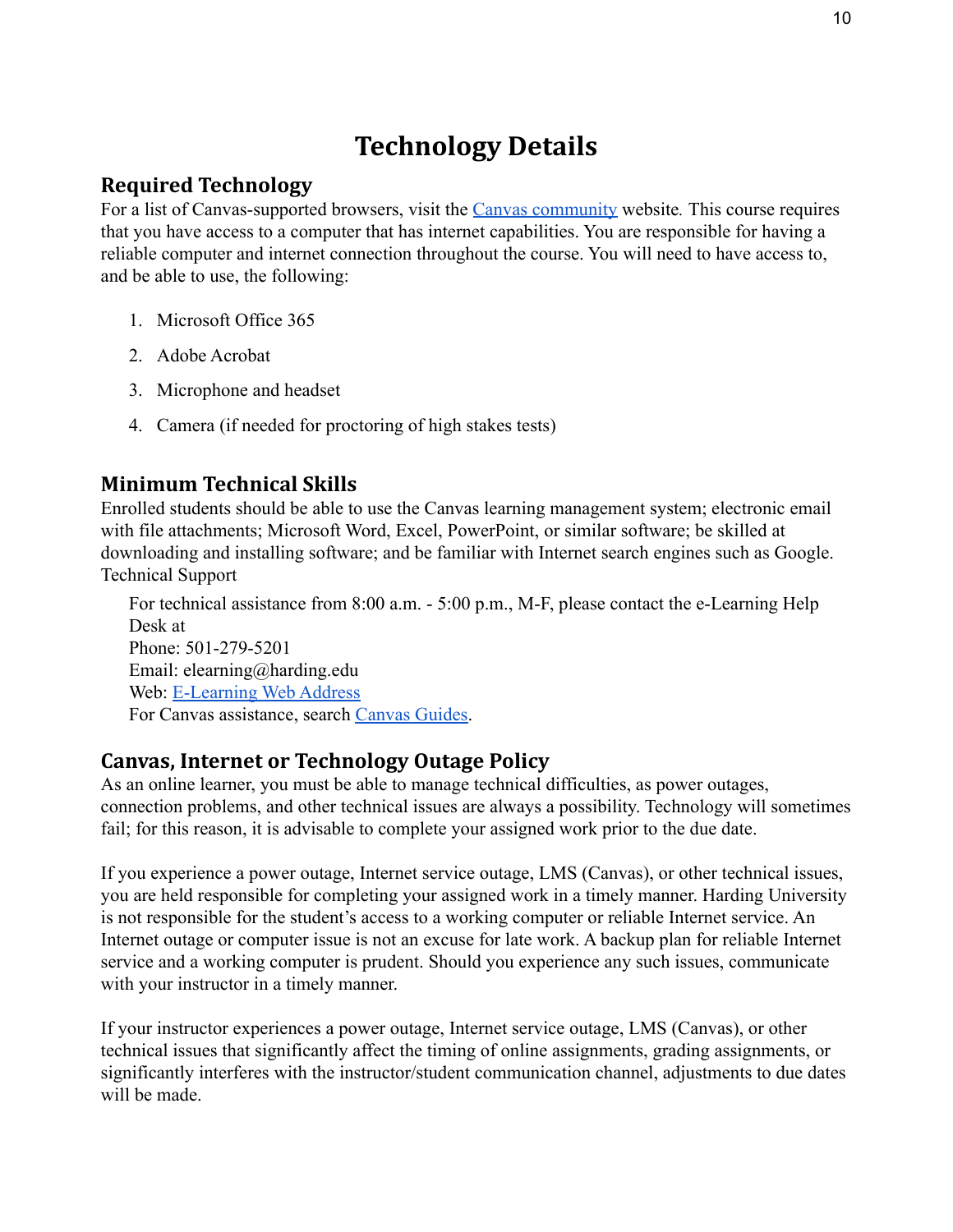# **Policies, Procedures, & Support Services**

## **Drop/Add Dates**

Please see Pipeline or contact the Registrar's office (registrar@harding.edu) for the drop/add refund schedule.

### **Academic Support Services**

Harding offers a wide variety of academic support services. While this list is not all-inclusive, the following links may be useful to students (some services may not be applicable for graduate or professional students):

- [Library](https://library.harding.edu/index)
- [Testing](https://www.harding.edu/testing)
- [Tutoring](https://www.harding.edu/academics/academic-support/arc)
- [Writing Center](https://www.harding.edu/academics/colleges-departments/arts-humanities/english/writing-lab)

#### **Student Support Services**

Harding offers a wide variety of student support services. While this list is not all-inclusive, the following links may be useful to students (some services may not be applicable for graduate or professional students):

- [Advising](https://catalog.harding.edu/preview_program.php?catoid=46&poid=6988&hl=%22advising%22&returnto=search)
- [Registration](https://www.harding.edu/registrar/registration)
- [Financial Aid](https://www.harding.edu/finaid)
- [Student Life](https://www.harding.edu/student-life)
- [Counseling](https://www.harding.edu/academics/academic-support/counseling-center)
- [Career Services](https://www.harding.edu/academics/academic-support/career)

# **Students with Disabilities**

It is the policy for Harding University to accommodate students with disabilities, pursuant to federal and state law. Therefore, any student with a *documented disability* condition (e.g. physical, learning, or psychological) who needs to arrange reasonable accommodations, must contact the instructor and the Office of Disability Services and Educational Access at the *beginning* of each semester. If the diagnosis of the disability occurs during the academic year, the student must self-identify with the Office of Disability Services and Educational Access *as soon as possible* in order to get academic accommodations in place for the remainder of the semester. The Office of Disability Services and Educational Access is located in Room 226 in the Student Center, telephone, (501) 279-4019.

Since some students in online courses will not have access to the Office of Disability Services and Educational Access located on the Searcy campus, the student must self-identify with the instructor of the course and submit documentation by fax (501-279-5702) or mail (915 E. Market Ave., Box 12268, Searcy, AR 72149-5615) to the Office of Disability Services and Educational Access on the Searcy campus. The necessary forms are available at the **Student Life Disabilities Services Website**. Upon receiving the appropriate documentation approved by ADA guidelines, academic accommodations may be set up by the instructor via a telephone conference with the Director of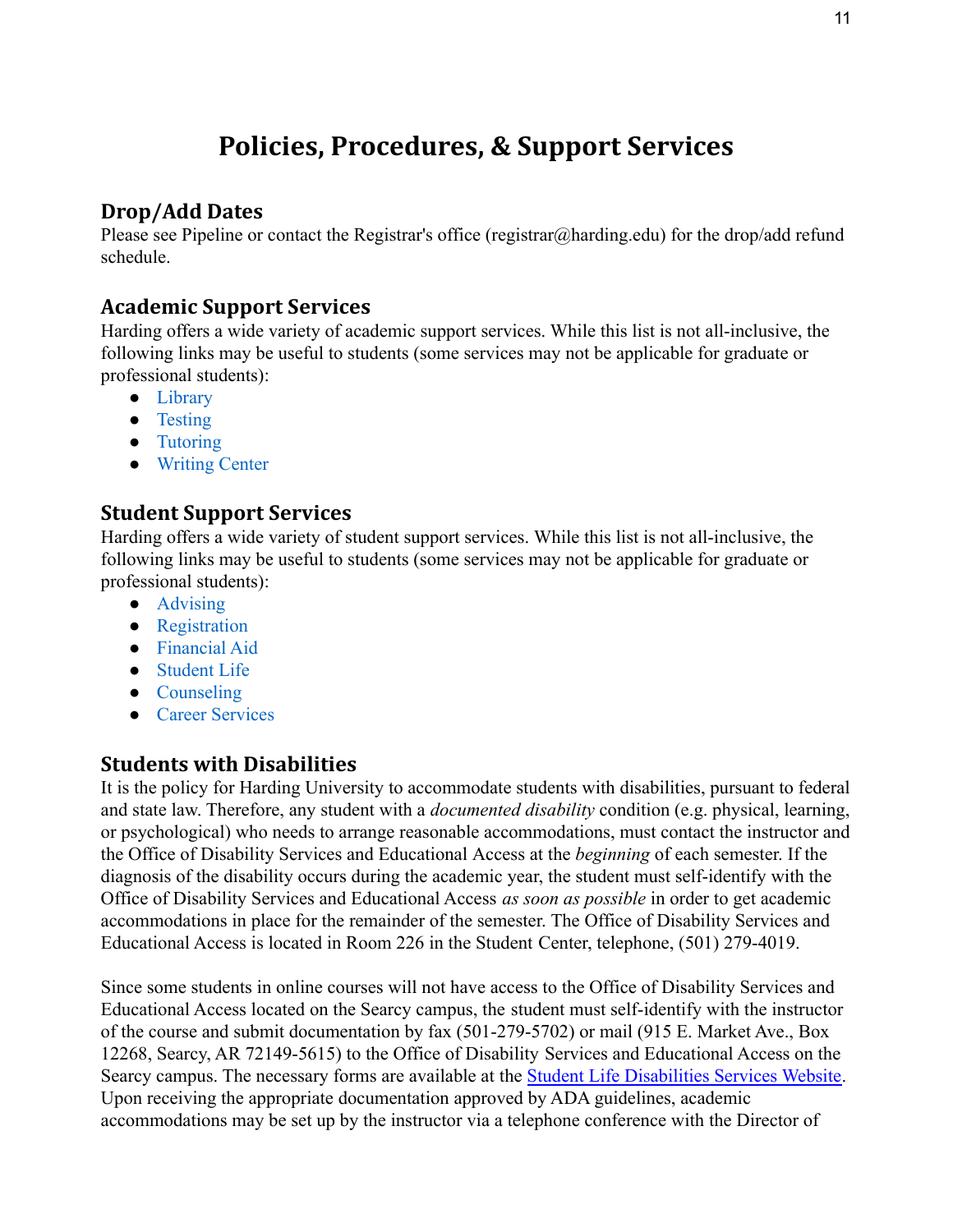Disability Services and Educational Access. If you have questions, please contact the Office of Disability Services and Educational Access at Disability Services @harding.edu or (501) 279-4019.

Since students on an international campus will not have access to the Office of Disability Services and Educational Access located on Harding University's Searcy campus, the student must self-identify with the International Studies office prior to being accepted for a semester abroad. Reasonable academic accommodations (e.g. extended time on tests, a quiet room/no distractions for testing, etc.) may be made by the faculty on an international campus. However, a doctor's statement will be required for a physical or psychological disability stating that the student is capable of fully participating in the rigorous travel itinerary (group and independent travel) as well as intense academics the semester he/she is abroad.

# **Learning Management System (LMS)**

This course will be facilitated using Canvas, the Learning Management System used by Harding University. Canvas sends an email confirmation to your Harding University email once an assignment is graded or an announcement is posted. Canvas can be accessed using [Harding's](https://harding.instructure.com/login) [Canvas Login.](https://harding.instructure.com/login) For additional information relating to Canvas, including tutorials, and supported web browsers, please visit [Harding's IST Canvas page](https://www.harding.edu/ist/canvas) or [Instructure Canvas Help Center.](https://community.canvaslms.com/docs/DOC-10461-supported-web-browsers)

Click here for [Instructure Canvas Accessibility](https://www.canvaslms.com/accessibility) and [Privacy Policies](https://www.instructure.com/policies/privacy).

# **Academic Integrity**

A key component to online education is the integrity of the students. Harding University and the instructor assume the students will not engage in dishonest activity while taking this course. Copying another person's work and claiming it as your own is cheating and unethical, this includes recycling old papers or rewording online articles. The student must answer all written responses in his or her own words. Quotations from other sources must be documented appropriately and kept at a minimum. Below is the official academic integrity statement from the university:

Honesty and integrity are characteristics that should describe each one of us as servants of Jesus Christ. As your instructor, I pledge that I will strive for honesty and integrity in how I handle the content of this course and in how I interact with each of you. I ask that you join me in pledging to do the same.

Academic dishonesty will result in penalties up to and including dismissal from the class with a failing grade and will be reported to the Assistant Vice President for Academic Affairs. All instances of dishonesty will be handled according to the procedures delineated in the [Harding University catalog](https://catalog.harding.edu/content.php?catoid=46&navoid=3659).

In the event that cheating or plagiarism occurs, I will be forced to initiate a misconduct report and implement one of the following sanctions (as per the university catalog):

Class A Sanctions (Course Level)

- 1. Repeating of the assignment or completion of an additional assignment, with possibly less credit awarded in either case.
- 2. Lowering the grade on the test or assignment, possibly to "F" or zero.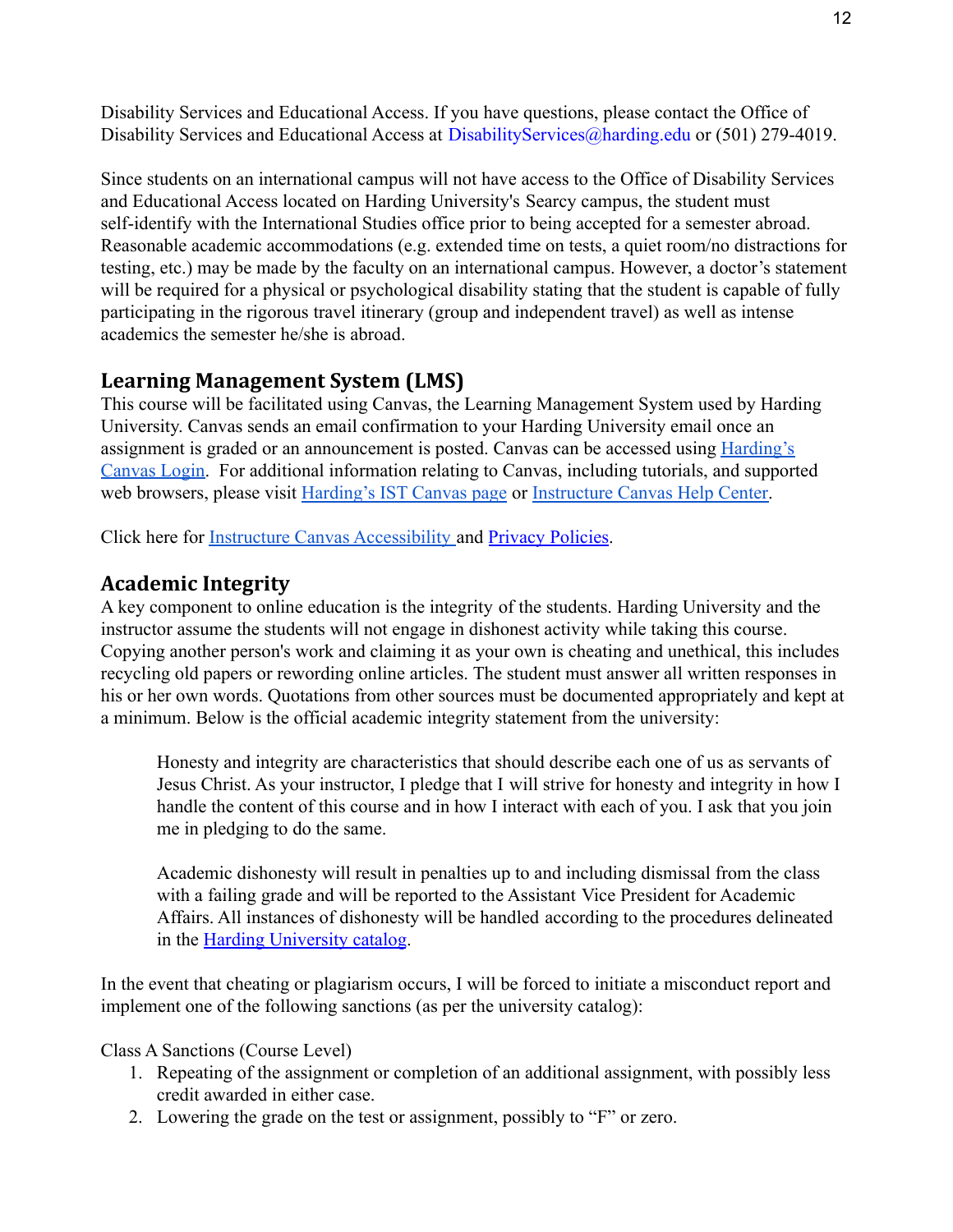- 3. Lowering the grade for the course, possibly to "F."
- 4. Immediate removal from the course with either a "W" or an "F" placed on the transcript.

If I discover plagiarism or cheating, the guilty or suspected student will not need to provide me with a defense. I will submit a misconduct report to Academic Affairs and notify the student. Each student has the right to appeal the report with Academic Affairs, but I will not tolerate cheating or plagiarism at all at the course level. Although I will file a report, I will decide which sanction to use based on the severity of the offense.

A good rule of thumb, do not cheat or plagiarize! If you have any questions about what that means, consult the catalog under "Ethical Standards" and "Academic Integrity Policy."

### **Referencing Information**

Turabian is the required writing format for online Bible classes. You can find information about using [Turabian](https://www.chicagomanualofstyle.org/turabian/citation-guide.html) on their website.

If a source is questionable, e.g., Wikipedia, other wikis, ask.com, answers.yahoo.com, etc., please contact your professor for clarity and permission before using a source that falls outside the scope of traditional academic standards. It is also important that you show how these references assisted your academic work; so make sure you reference your sources in every assignment you submit, no matter how mundane the assignment may be. Failure to properly and completely cite your sources may constitute plagiarism or cheating, as delineated in the Academic Code of Conduct. Bottom line, remember these two simple rules: 1) give credit where credit is due, and 2) if it isn't your words, ideas, or thoughts, it is someone else's and needs to be cited.

[The Harding University Writing Center](https://www.harding.edu/academics/colleges-departments/arts-humanities/english/writing-lab) will help you review your plans for a paper, review a draft, revise a graded paper, or answer your questions about content, organization, style, tone, and documentation. To schedule an appointment with the Writing Center, go to their **[Appointment](https://harding.mywconline.com/)** [Scheduler](https://harding.mywconline.com/) or you can ask questions via email at [HardingUniversityWritingCenter@gmail.com](mailto:HardingUniversityWritingCenter@gmail.com).

# **Code of Academic Conduct**

Students of Harding University are expected to be honorable and to observe standards of academic conduct appropriate to a community of Christian scholars. Harding University expects from its students a higher standard of conduct than the minimum required to avoid discipline. Harding expects its students to conduct themselves as responsible citizens in a Christian community. Enrollment at the University is viewed as a privilege that brings the attendant responsibilities and accountability. In order to encourage Christian living and growth, the University administers a student Code of Conduct. This code is provided to every student upon enrollment.

Upon registration to the University, students acknowledge and agree to abide by this code. Harding University reserves the right to refuse admission or dismiss students whose lifestyle is not consistent with the Christian principles for which Harding stands; and when the general welfare of the institution requires such action. Students suspended for disciplinary reasons during a semester may receive a grade of "F" in all courses for that semester. Please visit the appropriate Harding University Student Handbook [\(undergraduate](https://www.harding.edu/assets/www/student-life/pdf/student_handbook.pdf) or [graduate/professional\)](https://www.harding.edu/assets/www/academics/colleges-departments/graduate-professional/pdf/graduateprofessional_handbook.pdf) for further details.